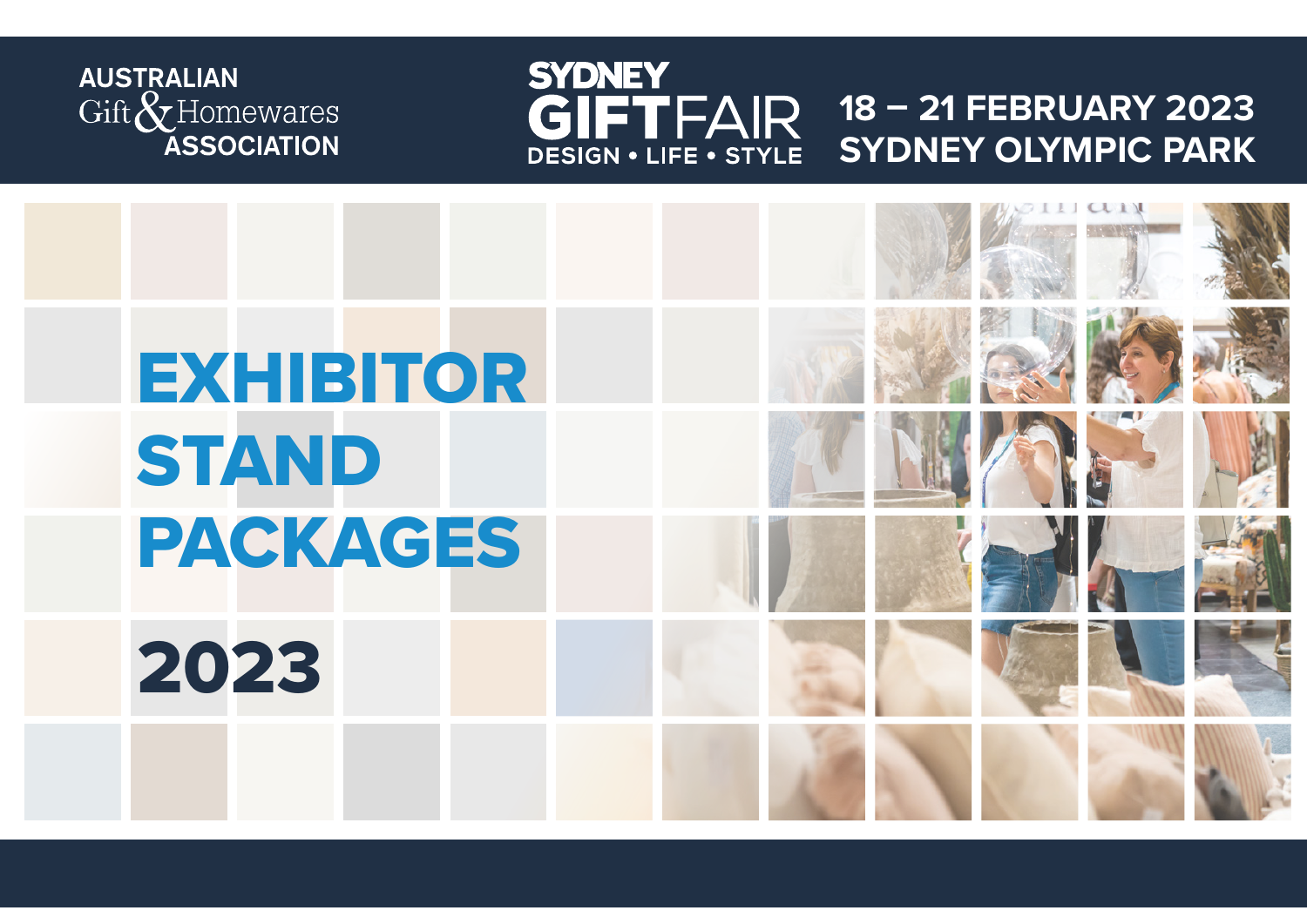# **SYDNEY GIFTFAIR DESIGN . LIFE . STYLE**

# **EXHIBITOR STAND PACKAGES 2023**

# **AUSTRALIAN** Gift & Homewares **ASSOCIATION**

# SHELL SCHEME **WITH FASCIA**

2.4m high black corinthian walls

Fascia structure with company sign aisle facing

1 x 4amp power point

2 x LED spotlights per 9sqm of space

Carpet tiles (optional)



# SPACE ONLY

Floor space only

No walling included

No power point included

No carpet tiles included

*If you require carpet and power, please contact Harry the Hirer directly.*

# SHELL SCHEME WITHOUT FASCIA

2.4m high black corinthian walls

Company sign on rear wall

1 x 4amp power point

1 x LED arm light per 9sqm of space

Carpet tiles (optional)

#### No fascia structure included

*Please note, with this option a 50cm support wall will be required on your stand every 3m of walling.*



# AUSTRALIAN MADE PAVIL **ION**

2.4m high black corinthian walls

Fascia structure with hanging company sign aisle facing

1 x 4amp power point

2 x LED spotlights per 9sqm of space

Onyx Carpet tiles (optional)

*For licensed Australian Made businesses only. To find out how you can become licensed visit [The Australian Made Campaign](https://australianmade.com.au/licensees/register/)*



**If you have any questions please contact AGHA on [02 9763 3222 o](tel:+61297633222)r email [sales@agha.com.au](mailto:sales%40agha.com.au?subject=)**

Document current as of May 2022 | PAGE 2